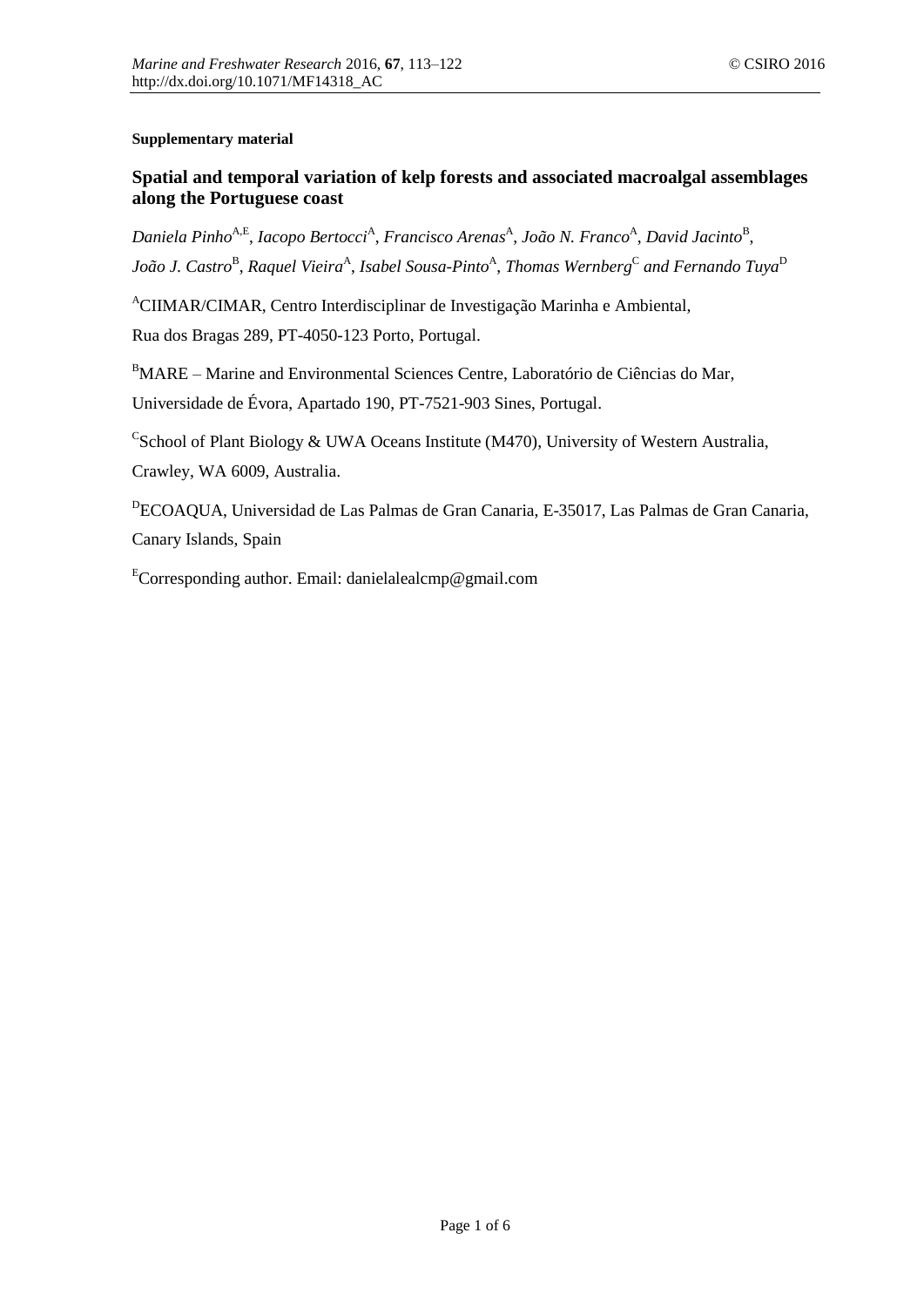

Fig. S1. Map of continental Portugal with sampling regions.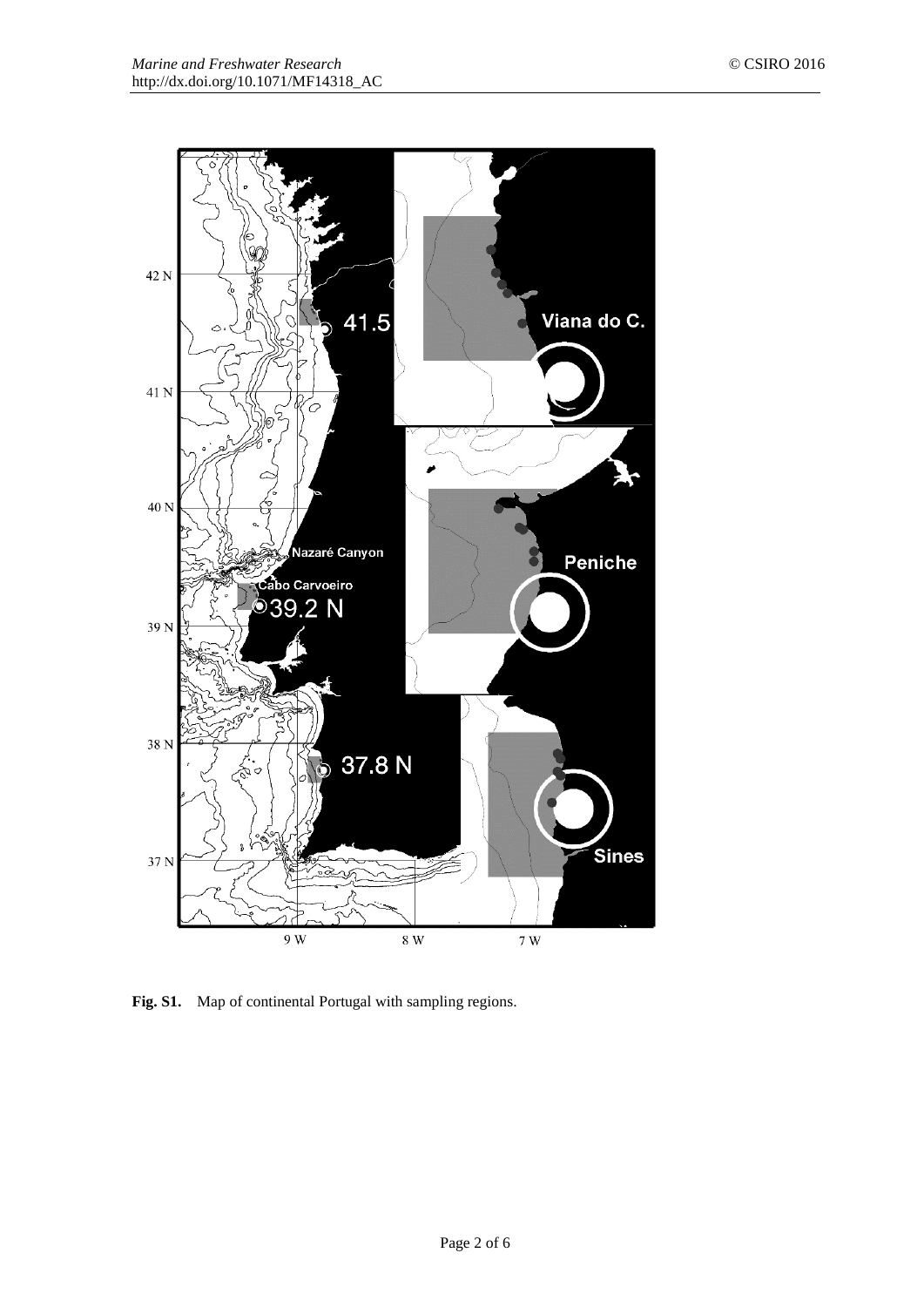|                            | Viana do Castelo   |      | per region and emiliate armity (CA) 1, warm-water, 11, colu-water, 111, where distributed)<br>Peniche |       | <b>Sines</b>       |       | CA             |
|----------------------------|--------------------|------|-------------------------------------------------------------------------------------------------------|-------|--------------------|-------|----------------|
|                            | Mean biomass $(g)$ | s.e. | Mean biomass $(g)$                                                                                    | s.e.  | Mean biomass $(g)$ | s.e.  |                |
| Chlorophyta                |                    |      |                                                                                                       |       |                    |       |                |
| Cladophora pellucida       |                    |      | 0.1100                                                                                                | 0.09  | 0.4300             | 0.09  | $\bf{I}$       |
| Cladophora sp.             |                    |      | 0.1000                                                                                                | 0.03  | 0.1400             | 0.03  | III            |
| Cladophora spp.            |                    |      | 0.0100                                                                                                | 0.02  | 0.0700             | 0.02  | III            |
| Codium adhaerens           |                    |      |                                                                                                       |       | 14.9300            | 2.77  | $\bf{I}$       |
| Codium tomentosum          |                    |      | 0.4261                                                                                                | 0.02  | 4.2672             | 1.38  | III            |
| Codium vermilara           |                    |      | 4.2494                                                                                                | 1.97  | 10.5543            | 3.53  | III            |
| Filamentous (undetermined) |                    |      | 3.3900                                                                                                | 1.97  | 0.6300             | 0.13  | $\mathbf{III}$ |
| Monostroma grevillei       |                    |      | 0.0001                                                                                                | 0.19  | 0.6800             | 0.19  | $\rm III$      |
| Ulva clathrata             | 0.0439             | 0.03 |                                                                                                       |       |                    |       | $\rm III$      |
| Ulva lactuca               |                    |      |                                                                                                       |       | < 0.0001           | 0.00  | III            |
| Ulva rígida                | 0.0416             | 0.02 | 0.0076                                                                                                | 0.02  |                    |       | III            |
| Ulva sp.                   | 0.0006             | 0.00 | 0.0210                                                                                                | 0.02  | 0.0557             | 0.02  | $\rm III$      |
| Rhodophyta                 |                    |      |                                                                                                       |       |                    |       |                |
| Acrosorium ciliolatum      | 0.0142             | 0.23 | 6.1208                                                                                                | 1.13  | 0.0427             | 1.13  | $\mathbf{III}$ |
| Acrosorium venulosum       | 0.4300             | 0.25 | 0.7600                                                                                                | 0.31  | 0.0100             | 0.31  | $\rm III$      |
| Aglaothamnion byssoides    |                    |      | 0.0083                                                                                                | 0.01  |                    |       | $\mathbf{III}$ |
| Aglaothamnion sp.          |                    |      | 0.0500                                                                                                | 0.03  | 0.0100             | 0.03  | $\rm III$      |
| Ahnfeltiopsis devoniensis  | 0.0014             | 0.00 |                                                                                                       |       |                    |       | $\rm II$       |
| Ahnfeltia plicata          | < 0.0001           | 0.00 |                                                                                                       |       |                    |       | $\rm II$       |
| Anotrichium furcellatum    |                    |      | 0.0003                                                                                                | 0.00  | 0.0009             | 0.00  | III            |
| Asparagopsis armata        |                    |      | 64.77                                                                                                 | 10.29 | 4.72               | 10.30 | III            |
| Apoglossum ruscifolium     |                    |      | < 0.0001                                                                                              | 0.00  | < 0.0001           | 0.00  | III            |
| Bonnemaisonia asparagoides |                    |      | 0.2600                                                                                                | 0.13  | 0.4000             | 0.10  | III            |
| Bornetia secundiflora      |                    |      | 0.0700                                                                                                | 0.04  | 0.0100             | 004   | $\bf{I}$       |
| Bornetia spp.              |                    |      |                                                                                                       |       | < 0.0001           | 0.00  | $\bf I$        |
| Calliblepharis ciliata     | 9.5259             | 2.27 | 0.0021                                                                                                | 2.25  |                    |       | $\rm II$       |
| Ceramium ciliatum          |                    |      | 0.1100                                                                                                | 0.08  | 0.1300             | 0.08  | III            |
| Ceramium echionotum        |                    |      |                                                                                                       |       | 0.0006             | 0.00  | III            |
| Ceramium virgatum          | 0.0064             | 0.00 | 0.0001                                                                                                | 0.00  |                    |       | $\rm II$       |
| Ceramium sp                |                    |      | 0.0103                                                                                                | 0.01  |                    |       | III.           |
| Ceramium spp.              | 0.0001             | 0.11 | 0.0197                                                                                                | 0.11  | 0.5714             | 0.11  | III            |
| Champia parvula            |                    |      | 0.0670                                                                                                | 0.02  | 0.0511             | 0.02  | III            |
| Chondracanthus acicularis  | 1.2210             | 0.29 | 0.4964                                                                                                | 0.30  | 0.3809             | 0.30  | III            |
| Chondracanthus teedei      | 1.9479             | 0.53 | 0.0003                                                                                                | 0.46  | 0.0110             | 0.46  | $\rm III$      |

## **Table S1. Taxa distribution per region and climate affinity (CA: I, warm-water; II, cold-water; III, widely distributed)**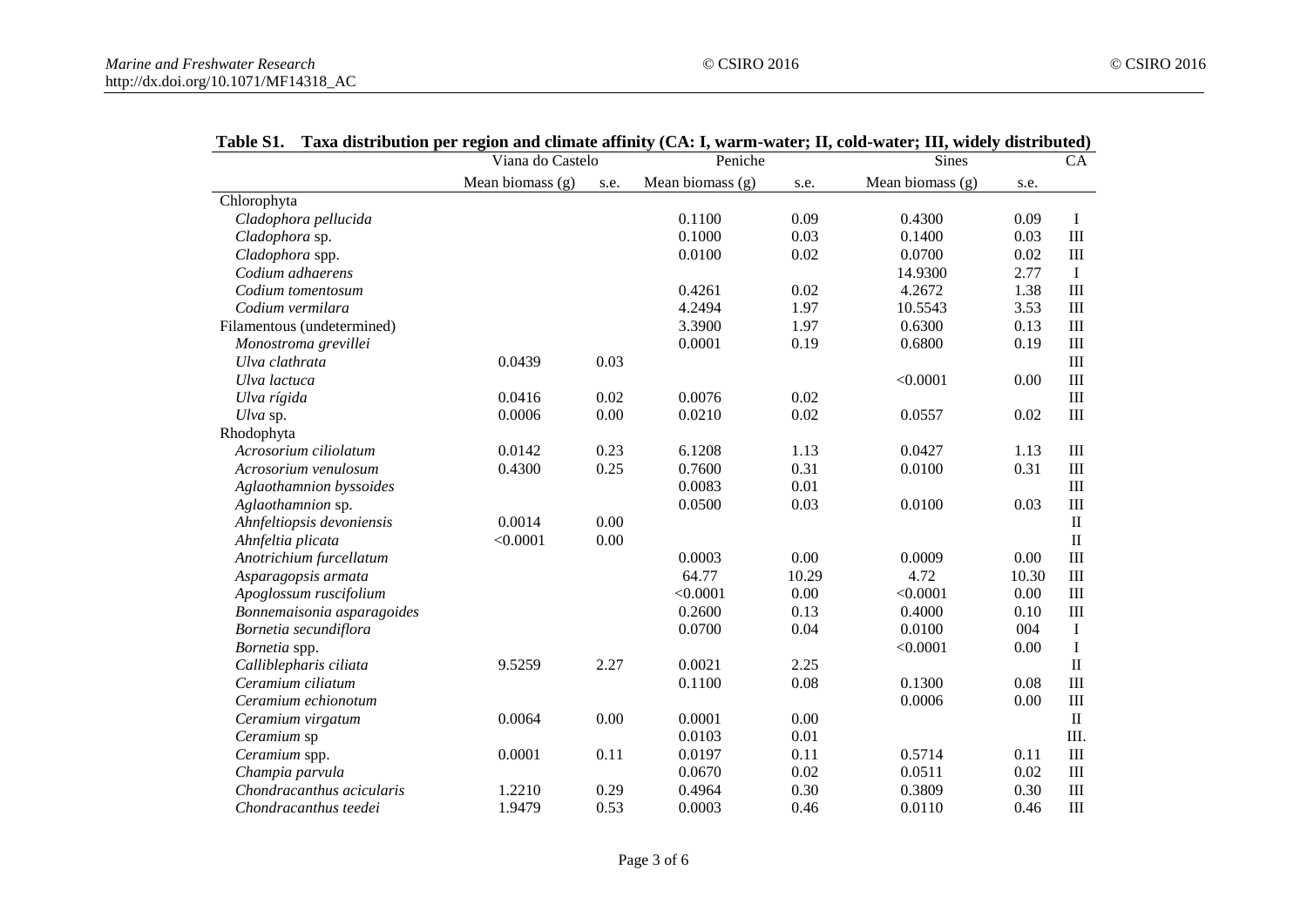|                               | Viana do Castelo |      | Peniche          |      | <b>Sines</b>     |      | CA           |
|-------------------------------|------------------|------|------------------|------|------------------|------|--------------|
|                               | Mean biomass (g) | s.e. | Mean biomass (g) | s.e. | Mean biomass (g) | s.e. |              |
| Chondria scintillans          | 0.2499           | 0.12 |                  |      |                  |      |              |
| Chondria coerulescens         | 2.3212           | 1.32 | 0.0532           | 0.03 |                  |      | $\rm III$    |
| Chondria dasyphylla           | 4.3767           | 1.40 | 0.3038           | 1.40 | 0.4020           | 1.40 | $\rm III$    |
| Chondrus crispus              | 19.6974          | 4.17 |                  |      | 0.0012           | 3.76 | $\rm II$     |
| Corallina officinalis         | 0.3348           | 0.23 | 2.7873           | 1.63 | 0.7362           | 1.63 | III          |
| Corallina elongata            |                  |      | 0.3000           | 0.48 | 3.6100           | 0.55 | $\rm III$    |
| Cordylecladia erecta          | 0.0793           | 0.03 |                  |      |                  |      | $\rm III$    |
| Cryptonemia lomation          | 2.3459           | 0.93 |                  |      |                  |      | $\bf{I}$     |
| Cryptopleura ramosa           | 7.9553           | 1.14 | 0.0509           | 0.64 | 0.0339           | 0.64 | III          |
| Drachiella heterocarpa        |                  |      |                  |      | 0.0253           | 0.01 | $\mathbf{I}$ |
| Drachiella spectabilis        | 0.7820           | 1.22 | 0.0057           | 0.22 |                  |      | $\mathbf{I}$ |
| Drachiella spp.               |                  |      | 0.0100           | 0.01 |                  |      | $\rm II$     |
| Dilsea carnosa                | 36.6047          | 5.86 |                  |      |                  |      | $\rm II$     |
| Dudresnaya verticillata       |                  |      |                  |      | 0.0018           | 0.00 | III          |
| Erythroglossum laciniatum     | 7.4949           | 1.48 | 0.0253           | 1.48 | 0.0001           | 1.48 | III          |
| Falkenbergia rufolanosa phase |                  |      | 0.40             | 0.33 | 1.23             | 0.30 | $\mathbf I$  |
| Gayliella flácida             |                  |      | 0.0012           | 0.00 |                  |      | III          |
| Gelidium corneum              | 9.1889           | 3.32 | 0.1090           | 3.32 |                  |      | $\rm III$    |
| Gelidium pusillum             |                  |      | 0.0100           | 0.00 |                  |      | $\rm III$    |
| Gelidium spp.                 | 0.4839           | 0.00 | < 0.0001         | 0.00 |                  |      | $\rm III$    |
| Gracilaria multipartita       | 0.1371           | 0.09 |                  |      |                  |      | $\bf{I}$     |
| Griffithsia sp.               |                  |      |                  |      | 0.0001           | 0.00 | III          |
| Griffithsia spp.              |                  |      | 0.1116           | 0.04 | 0.0367           | 0.01 | $\rm III$    |
| Gymnogongrus crenulatus       | 1.2652           | 0.31 | 0.0200           | 0.18 | 0.0051           | 0.18 | $\mathbf I$  |
| Kallymenia reniformis         | 0.5956           | 0.17 | 0.0002           | 0.17 |                  |      | III          |
| Halopithys incurva            |                  |      | 0.4500           | 0.14 |                  |      | $\bf{I}$     |
| Halurus equisetifolius        |                  |      | 0.1511           | 0.03 | 0.0052           | 0.03 | III          |
| Heterosiphonia plumosa        | 0.7729           | 0.42 | 0.8528           | 0.16 | 0.0388           | 0.13 | $\mathbf{I}$ |
| Hypoglossum hypoglossoides    | 0.9278           | 0.18 | 0.0194           | 0.17 | 0.0001           | 0.17 | $\rm III$    |
| Jania rubens                  | 0.0008           | 0.17 | 0.8999           | 0.18 | 0.4518           | 0.18 | III          |
| Jania rubens var. corniculata |                  |      |                  |      | 0.0221           | 0.01 | $\bf{I}$     |
| Liagora distenta              |                  |      |                  |      | 0.0234           | 0.01 | $\mathbf I$  |
| Liagora víscida               |                  |      |                  |      | 0.0016           | 0.00 | $\bf I$      |
| Lithophyllum incrustans       | 1.9126           | 2.49 | 21.3972          | 2.58 | 12.1498          | 2.10 | III          |
| Lomentaria articulata         | 0.0733           | 0.03 |                  |      |                  |      | III          |
| Lomentaria clavellosa         |                  |      | < 0.0001         | 0.00 | < 0.0001         | 0.00 | III          |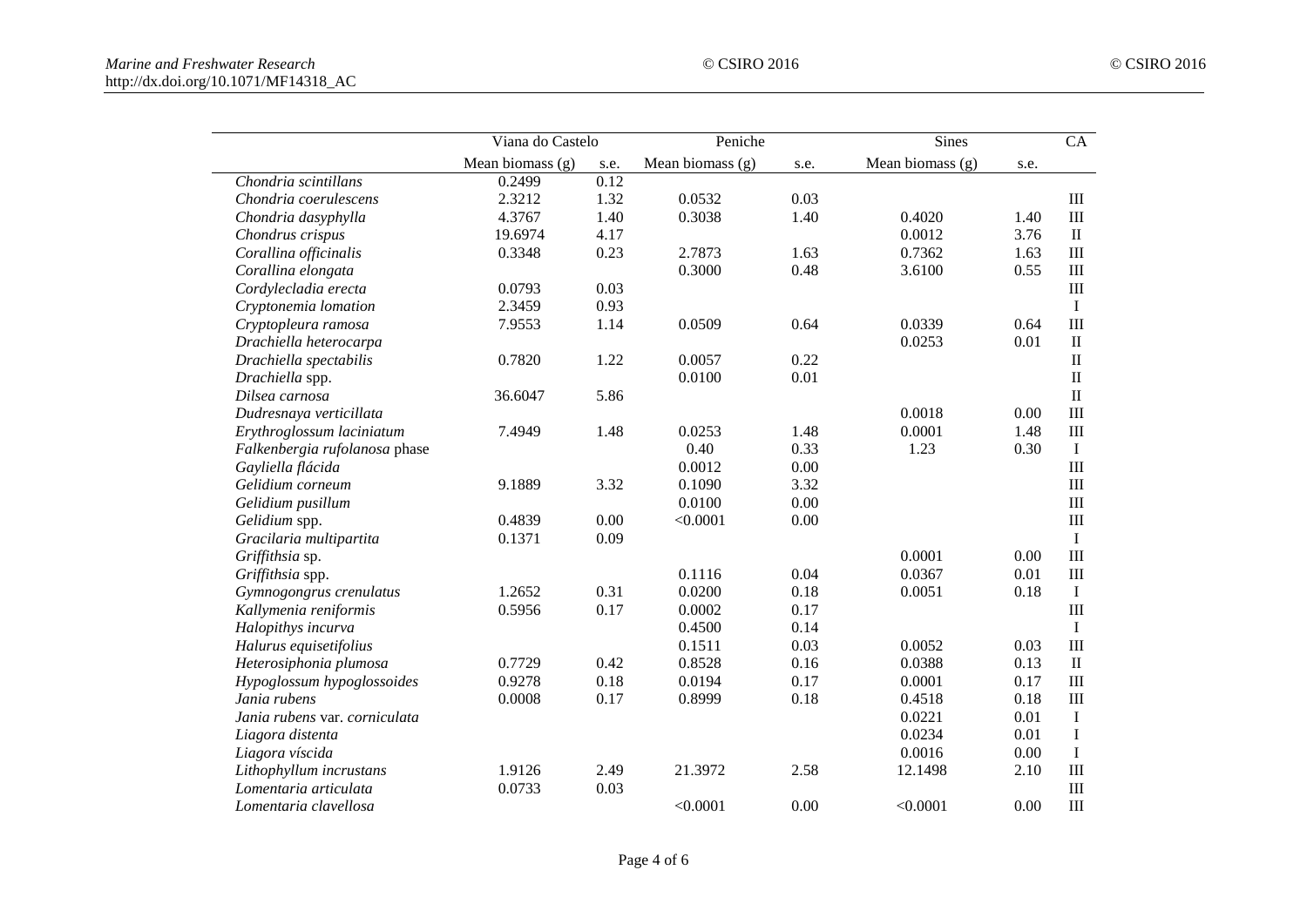|                              | Viana do Castelo   |      | Peniche            |      | <b>Sines</b>       |      | $\overline{CA}$ |
|------------------------------|--------------------|------|--------------------|------|--------------------|------|-----------------|
|                              | Mean biomass $(g)$ | s.e. | Mean biomass $(g)$ | s.e. | Mean biomass $(g)$ | s.e. |                 |
| Lomentaria orcadensis        | 0.0084             | 0.00 |                    |      |                    |      | $\rm II$        |
| Microcladia glandulosa       |                    |      |                    |      | 0.0037             | 0.00 | $\rm III$       |
| Monosporus pedicellatus      |                    |      | < 0.0001           | 0.00 | < 0.0001           | 0.00 | $\rm III$       |
| Nitophyllum punctatum        | 0.0007             | 0.06 | 0.3757             | 0.08 | 0.0793             | 0.07 | $\rm III$       |
| Osmundea pinnatifida         |                    |      | 0.0027             | 0.00 | 0.0053             | 0.00 | $\mathbf I$     |
| Palmaria palmata             | 0.1188             | 0.08 |                    |      |                    |      | $\rm II$        |
| Peyssonnelia atropurpurea    | 0.0739             | 0.03 | 0.0142             | 0.01 |                    |      | $\rm III$       |
| Peyssonelia harveyana        |                    |      | 0.0448             | 0.19 | 4.9408             | 0.70 | $\rm III$       |
| Peyssonnelia rubra           |                    |      | 0.4000             | 0.14 |                    |      | $\rm III$       |
| Phyllophora crispa           | 16.6109            | 2.77 | 0.8140             | 0.70 | 0.1557             | 0.70 | $\rm II$        |
| Phyllophora sícula           | 0.4800             | 0.31 |                    |      |                    |      | $\rm III$       |
| Plocamium cartilagineum      | 9.5268             | 4.48 | 35.3076            | 4.48 | 5.8370             | 3.17 | $\rm III$       |
| Plumaria plumosa             | 0.0002             | 0.00 |                    |      |                    |      | $\rm III$       |
| Polyneura bonnemaisonii      | 0.2300             | 0.08 |                    |      |                    |      | $\rm III$       |
| Polysiphonia denudata        | 0.5696             | 0.21 | 0.3241             | 0.21 | 0.0582             | 0.21 | III             |
| Polysiphonia fucoides        | 0.0034             | 0.00 |                    |      |                    |      | $\rm II$        |
| Polysiphonia nigra           |                    |      | 0.0010             | 0.00 |                    |      | $\rm III$       |
| Polysiphonia sp.             | < 0.0001           | 0.01 | 0.0300             | 0.01 | 0.0100             | 0.01 | $\rm III$       |
| Polysiphonia spp.            | 0.0300             | 0.15 | < 0.0001           | 015  | 1.1400             | 0.20 | $\rm III$       |
| Pterosiphonia ardreana       | 0.1194             | 0.07 | 0.3984             | 0.09 | 0.0039             | 0.09 | $\rm II$        |
| Pterosiphonia complanata     | 0.0162             | 0.67 | 10.2170            | 1.11 | 0.3695             | 1.00 | $\bf I$         |
| Pterosiphonia parasítica     |                    |      | 0.0500             | 0.01 | < 0.0001           | 0.00 | $\rm III$       |
| Pterosiphonia pennata        | 0.0052             | 0.00 | 0.0259             | 0.02 |                    |      | $\mathbf I$     |
| Pterosiphonia spp.           | 0.7207             | 0.25 | 0.3556             | 0.10 |                    |      | III             |
| Pterothamnion plúmula        | 0.6817             | 0.36 | 0.0001             | 0.00 |                    |      | $\rm II$        |
| Pterothamnion crispum        |                    |      | < 0.0001           | 0.00 | < 0.0001           | 0.00 | $\bf I$         |
| Pterothamnion spp.           |                    |      | < 0.0001           | 0.00 | < 0.0001           | 0.00 | $\rm III$       |
| Radicilingua thysanorhizans  |                    |      | < 0.0001           | 0.00 |                    |      | $\bf{I}$        |
| Rhodophyllis divaricata      |                    |      | 0.0800             | 0.04 | < 0.0001           | 0.04 | $\rm III$       |
| Rhodymenia holmesii          | 7.4716             | 1.29 | 0.4313             | 1.29 | 0.0733             | 1.29 | $\mathbf I$     |
| Rhodymenia pseudopalmata     | 8.9422             | 1.59 | 1.3316             | 0.84 | 0.0334             | 0.70 | $\rm III$       |
| Scinaia furcellata           | 0.0519             | 0.03 |                    |      |                    |      | III             |
| Sphaerococcus coronopifolius |                    |      |                    |      | 22.3300            | 3.55 | $\rm III$       |
| Sphondylothamnion multifidum | 0.3200             | 0.13 | < 0.0001           | 0.00 | < 0.0001           | 0.00 | $\rm III$       |
| Ochrophyta                   |                    |      |                    |      |                    |      |                 |
| Carpomitra costata           |                    |      | 0.0038             | 0.00 |                    |      | $\bf I$         |